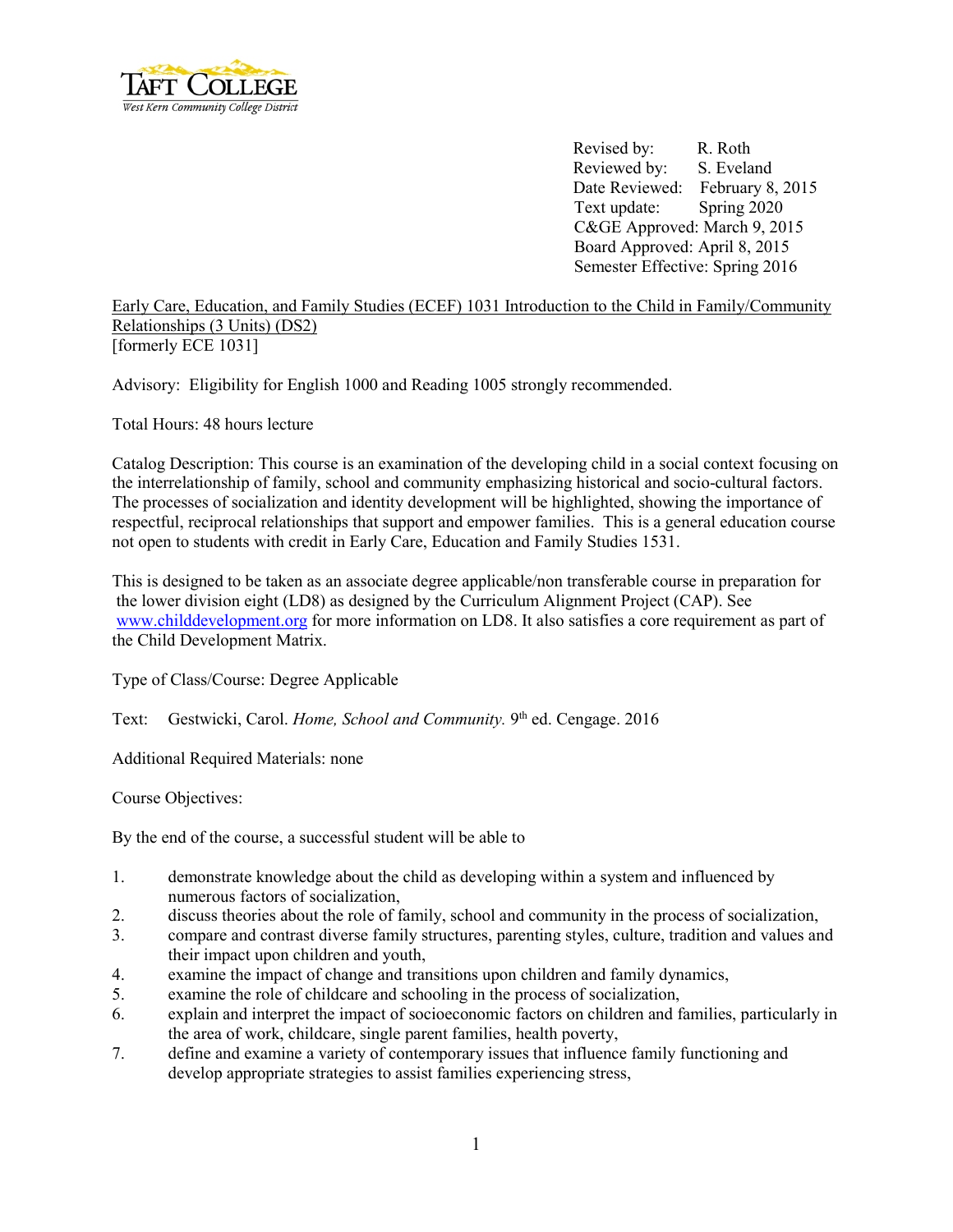

West Kern Community College District

- 8. investigate and explain the effects of age, gender, diverse abilities, language and culture, racial identity and ethnicity, socio-economic status, institutions, the media, and public policy on children and families,
- 10. identify stereotypes and assumptions that affect attitudes and actions within the family, the culture and the professional community,
- 11. identify early childhood practices that support all children and families,
- 12. demonstrate knowledge of legal requirements and ethical responsibilities of professionals working with all children and families,
- 13. demonstrate ability to implement a variety of appropriate and effective communication strategies for working with diverse and special needs populations,
- 14. investigate advocacy strategies to influence public policy on behalf of children and families,
- 15. develop advocacy strategies to affect public attitude and policy, and
- 16. explore one's own family history and examine how it affects one's relationships with children and families.

Course Scope and Content:

| Unit I   | <b>Theoretical and Historical Frameworks</b>  |  |
|----------|-----------------------------------------------|--|
|          | A. Family Systems Theory                      |  |
|          | B. Ecological Systems Theory                  |  |
|          | C. Sociocultural Theory                       |  |
| Unit II  | <b>Family Dynamics</b>                        |  |
|          | A. Family, School and Community Relationships |  |
|          | B. Diverse family structures                  |  |
|          | C. Parenting Styles                           |  |
|          | D. Culture                                    |  |
| Unit III | <b>Family Support</b>                         |  |
|          | A. Referral Agencies and Systems              |  |
|          | <b>B.</b> Specialized Services                |  |
|          | C. Community Resources                        |  |
| Unit IV  | <b>Challenges Families Face</b>               |  |
|          | A. Child Care                                 |  |
|          | B. English as a Second Language               |  |
|          | C. Stress                                     |  |
|          | D. Socioeconomic Status and Poverty           |  |
|          | E. Divorce and Single Parenting               |  |
|          | F. Foster Care and Adoption                   |  |
|          | G. Birth and Death                            |  |
|          | H. Incarcerated Parents                       |  |
|          | $\mathbf{I}$ .<br><b>Military Parents</b>     |  |
| Unit V   | Benefits of Early Childhood                   |  |
|          | A. Education                                  |  |
|          | B. Socialization                              |  |
|          | C. Family Resources and Networking            |  |
|          | D. Diversity                                  |  |
|          |                                               |  |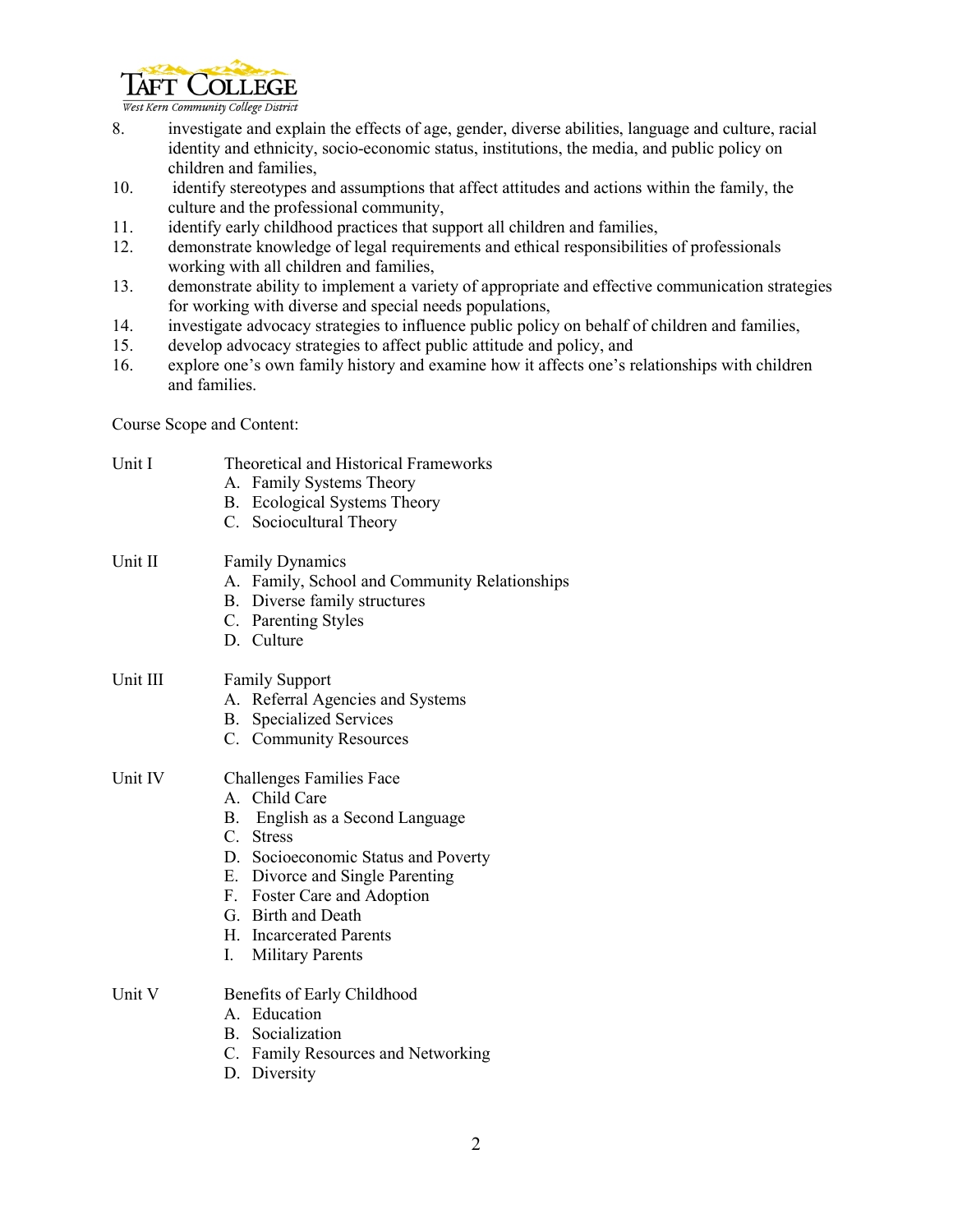

West Kern Community College District

- Unit VI Working with Families and Children
	- A. Ethical and Professional Responsibilities
	- B. Communication Strategies
	- C. Various Programs
	- D. Advocacy and Policy

Learning Activities Required Outside of Class:

The students in this class will spend a minimum of 6 hours per week outside of the regular class time doing the following:

- 1. Studying
- 2. Answering questions<br>3. Completing required in
- Completing required reading
- 4. Written work
- 5. Observation of or participation in an activity related to course content

Methods of Instruction:

- 1. Lecture
- 2. Films when available<br>3. Guest speakers
- Guest speakers
- 4. Observations of pre-school children in both family and classroom settings.

Methods of Evaluation:

- 1. Substantial writing assignments, including:
	- a. essay exams
	- b. reading reports
	- c. term or other papers
	- d. written homework
- 2. Computational or non-computational problem solving demonstrations, including:
	- a. exams
	- b. homework problems
	- c. field work
- 3. Skill demonstrations, including:
	- a. class performances
	- b. performance exams
	- c. field work
- 4. Other examinations, including:
	- a. multiple choice
	- b. matching items
	- c. true/false items
	- d. completion